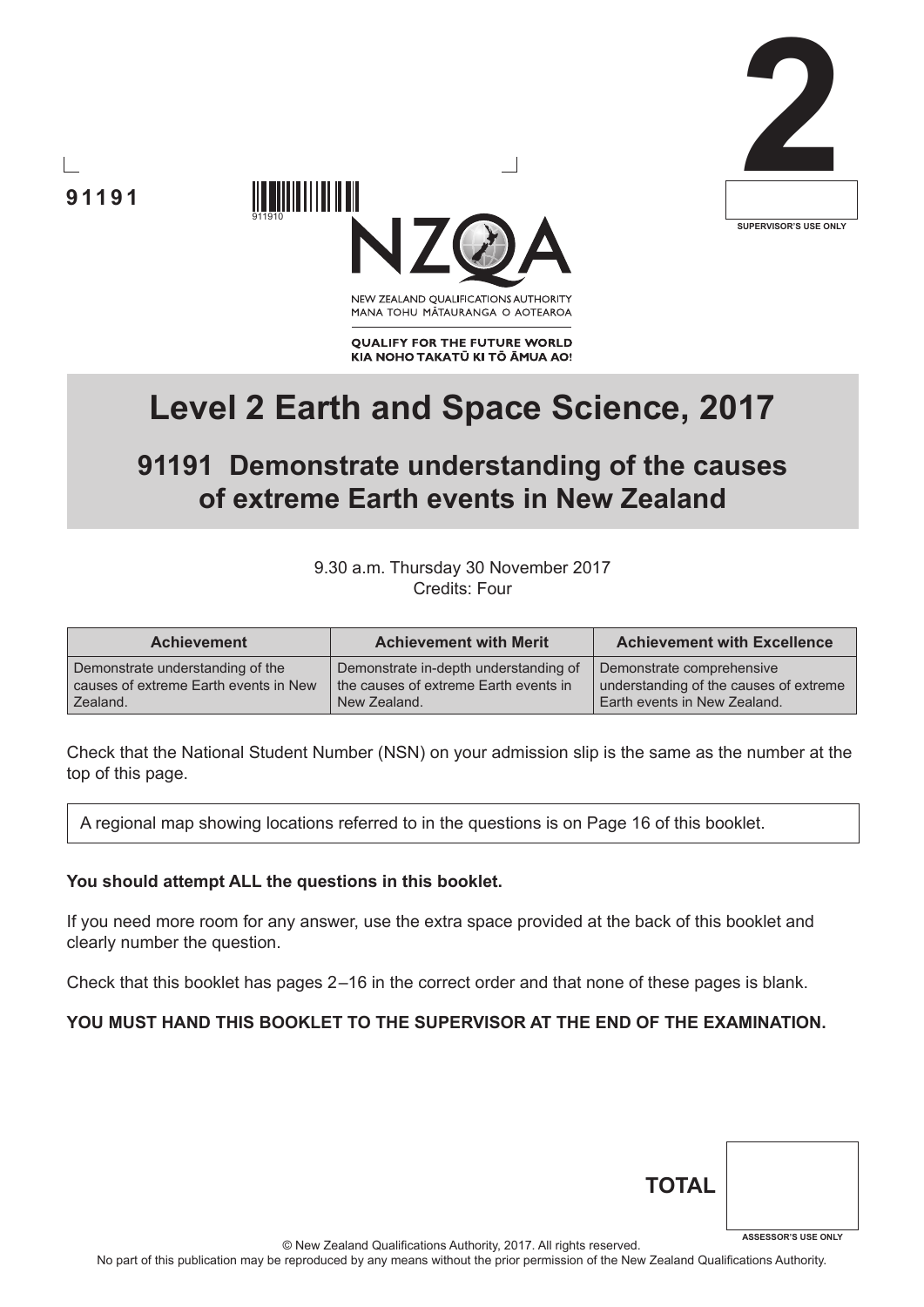## **A regional map showing locations referred to in this paper is on page 16.**

## **QUESTION ONE**

A severe 7.1-magnitude earthquake struck approximately 125 km off the coast of East Cape on Friday 2 September 2016, at just after 4.30 in the morning. This shallow, 22 km-deep earthquake triggered tsunami alerts for the East Coast of the North Island of New Zealand.

Tsunami waves measuring 30 cm were picked up by gauges at Gisborne Port, Great Barrier Island and East Cape.

Civil Defence issued the map below showing the most likely North Island locations for tsunami waves.



http://www.stuff.co.nz/national/83823009/71-magnitude-earthquake-off-east-cape-shakes-north-island

How can a 7.1-magnitude earthquake in the sea off the East Cape produce tsunami waves, AND why is it difficult to predict the size and effect of the waves reaching the coast?

In your answer, you should include:

- why a tsunami forms
- how an earthquake can affect the movement of sea water
- why tsunami waves change in **height** (amplitude) and **speed** as they approach the coast (land).

*An annotated diagram will assist your answer.*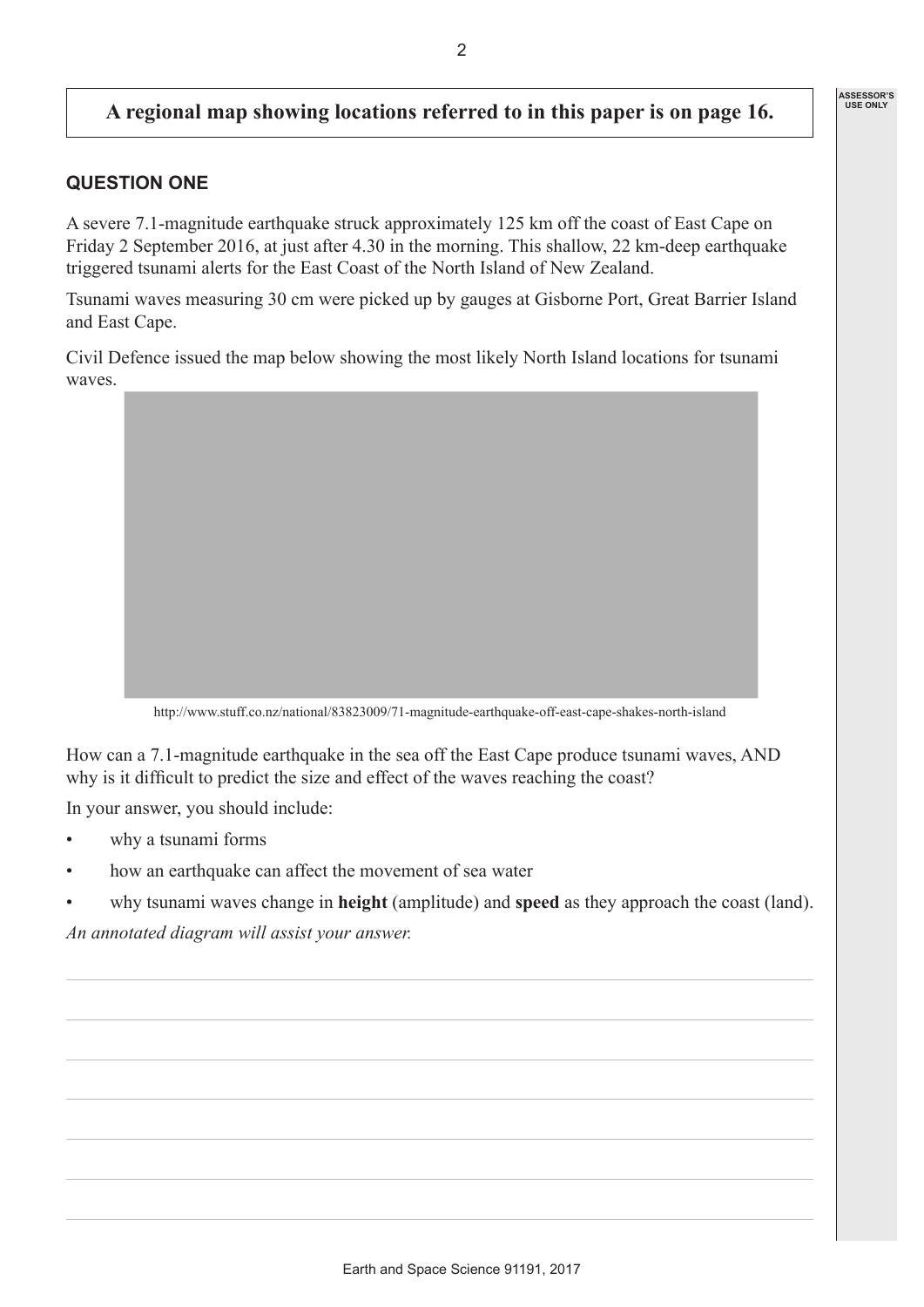| More space for this    |
|------------------------|
| answer is available on |
| the following pages.   |
|                        |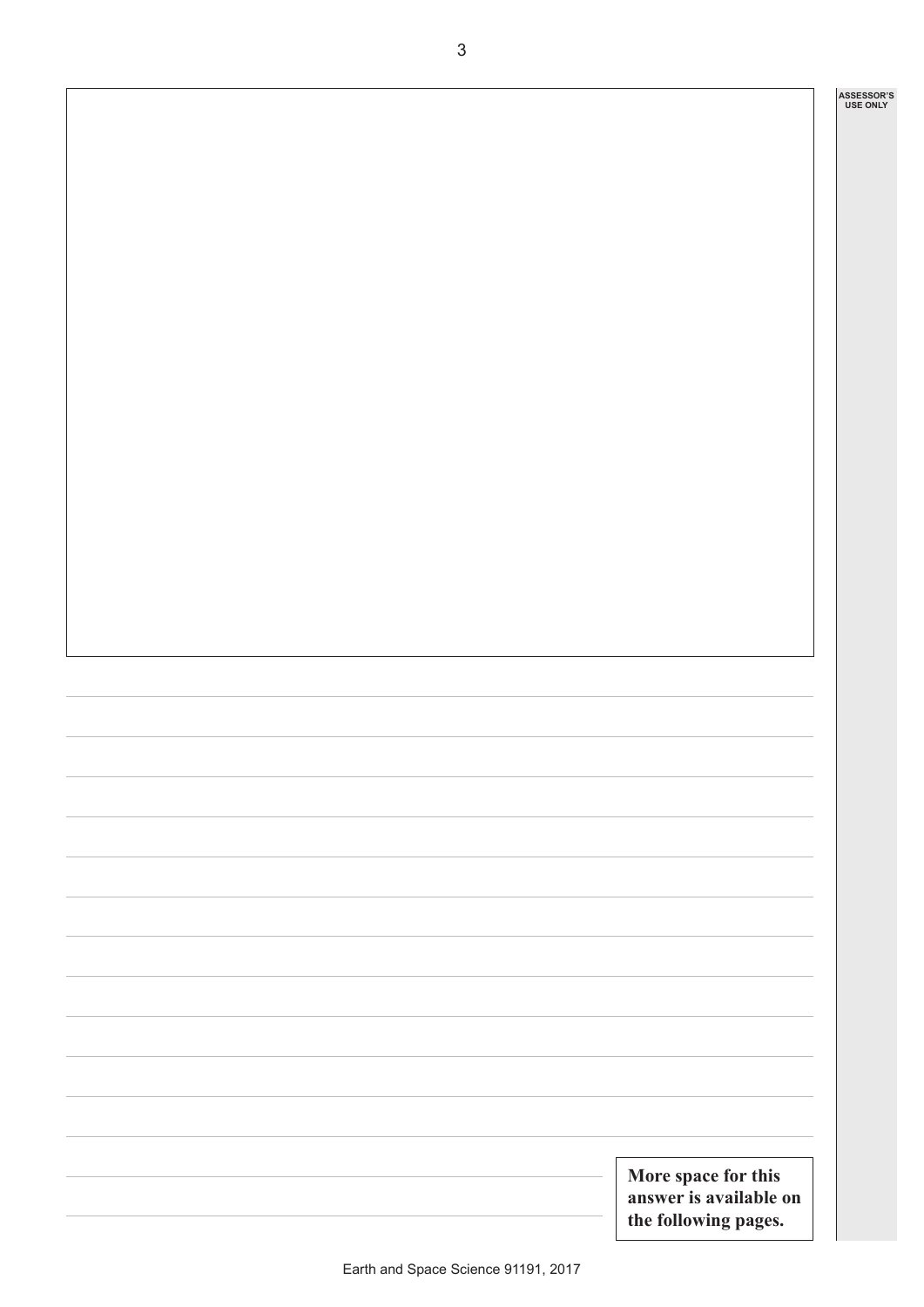| ASSESSOR'S<br>USE ONLY |
|------------------------|
|                        |
|                        |
|                        |
|                        |
|                        |
|                        |
|                        |
|                        |
|                        |
|                        |
|                        |
|                        |
|                        |
|                        |
|                        |
|                        |
|                        |
|                        |
|                        |
|                        |
|                        |
|                        |
|                        |
|                        |
|                        |
|                        |
|                        |
|                        |
|                        |
|                        |
|                        |
|                        |
|                        |
|                        |
|                        |
|                        |
|                        |
|                        |
|                        |
|                        |
|                        |
|                        |
|                        |
|                        |
|                        |
|                        |
|                        |
|                        |
|                        |
|                        |
|                        |
|                        |
|                        |
|                        |
|                        |
|                        |
|                        |
|                        |
|                        |
|                        |
|                        |
|                        |
|                        |
|                        |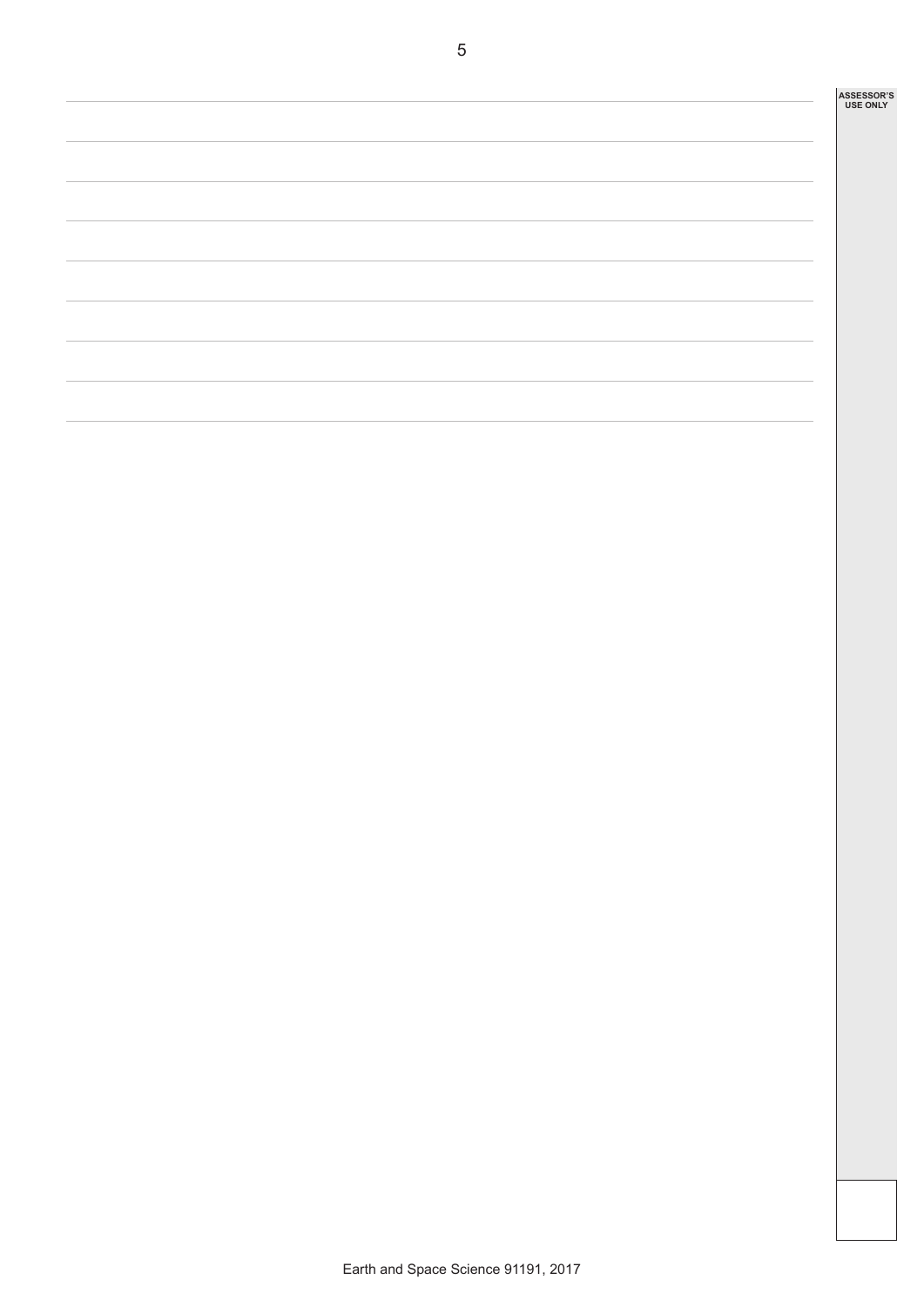## **QUESTION TWO**

Summit of Mount Ruapehu, taken from a plane on 26 September 2007, showing the larger lahar. https://volcano.si.edu/volcanoes/region04/newzeal/ ruapehu/3211rua3.jpg

Taupo Volcanic Zone showing volcano locations and many active faults.

http://bullard.esc.cam.ac.uk/~rowlands/research.html

At about 8.20 p.m. on 25 September 2007, a hydrothermal eruption occurred on Mount Ruapehu without warning. Two lahars (a type of debris flow composed of a slurry of pyroclastic material, rocky debris, and water) travelled down the mountain and activated warning signals from the lahar warning system. This prompted the evacuation of some ski lodges on the mountain, and the closure of roads in the area.

Why do stratovolcanoes of the southern part of the Taupo Volcanic Zone (TVZ) – the Tongariro Volcanic Centre that includes Mount Ruapehu and Mount Tongariro – erupt mainly gas, ash, andesitic lava (52–63% silica), and occasionally produce lahars?

In your answer, you should:

- annotate the diagram below to show how plate tectonics lead to the formation of volcanoes
- explain how plate tectonics at the TVZ in particular lead to the formation of volcanoes
- explain magma composition and the resulting eruption products.

*Annotations added to the provided diagram will assist your answer. You may also draw and annotate additional diagrams.*

6



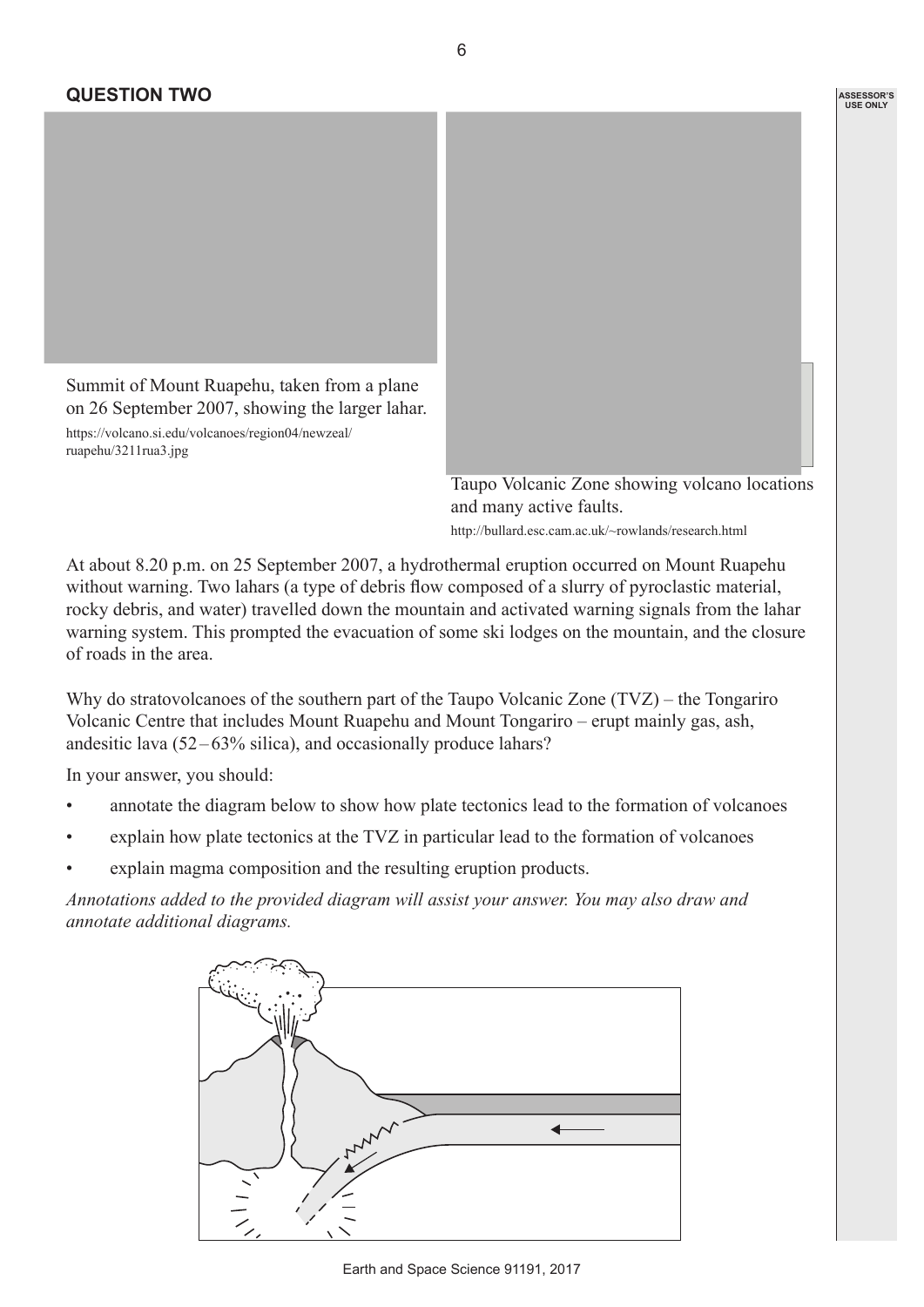| More space for this<br>answer is available on<br>the following page. |
|----------------------------------------------------------------------|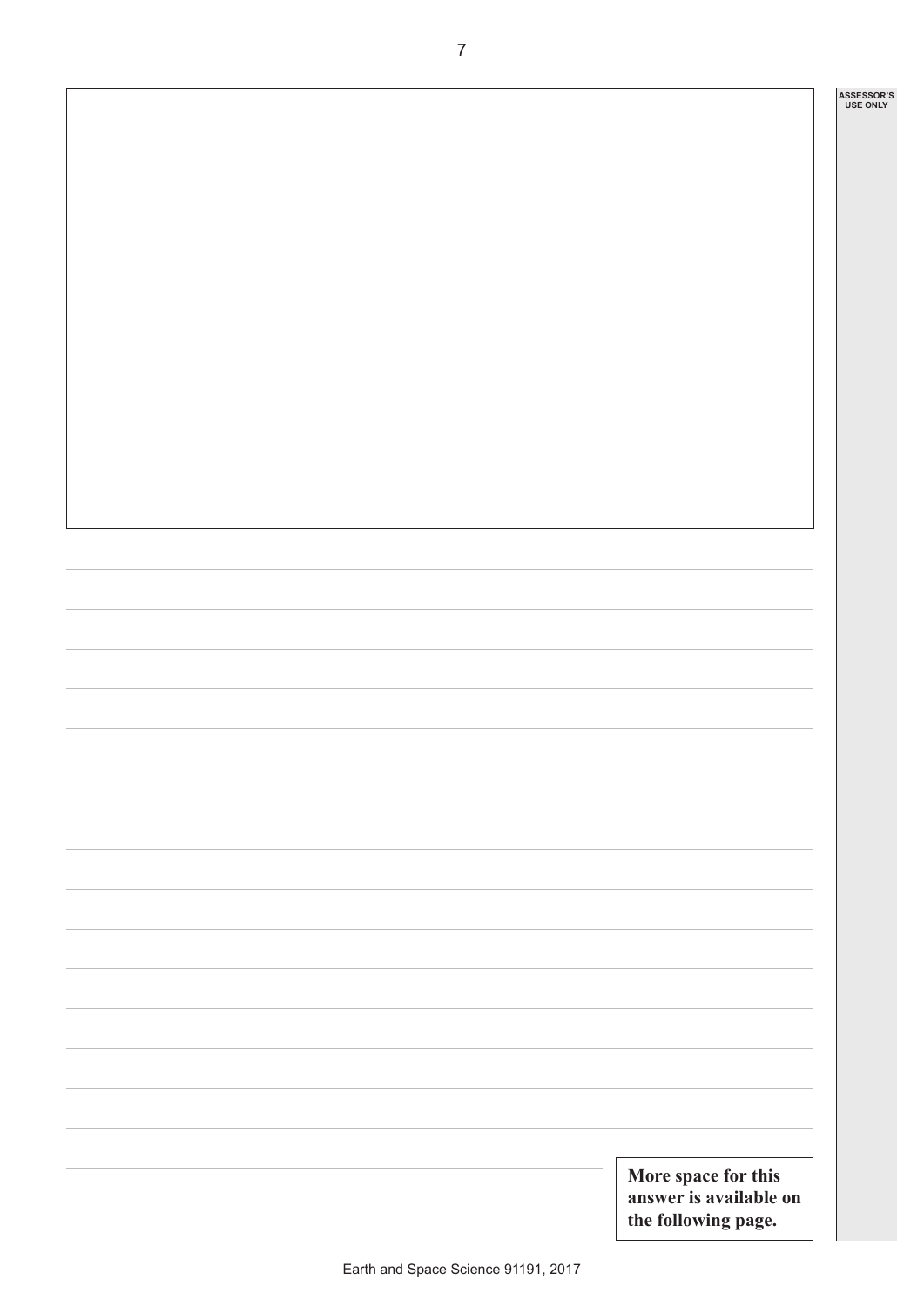| ASSESSOR'S<br>USE ONLY |
|------------------------|
|                        |
|                        |
|                        |
|                        |
|                        |
|                        |
|                        |
|                        |
|                        |
|                        |
|                        |
|                        |
|                        |
|                        |
|                        |
|                        |
|                        |
|                        |
|                        |
|                        |
|                        |
|                        |
|                        |
|                        |
|                        |
|                        |
|                        |
|                        |
|                        |
|                        |
|                        |
|                        |
|                        |
|                        |
|                        |
|                        |
|                        |
|                        |
|                        |
|                        |
|                        |
|                        |
|                        |
|                        |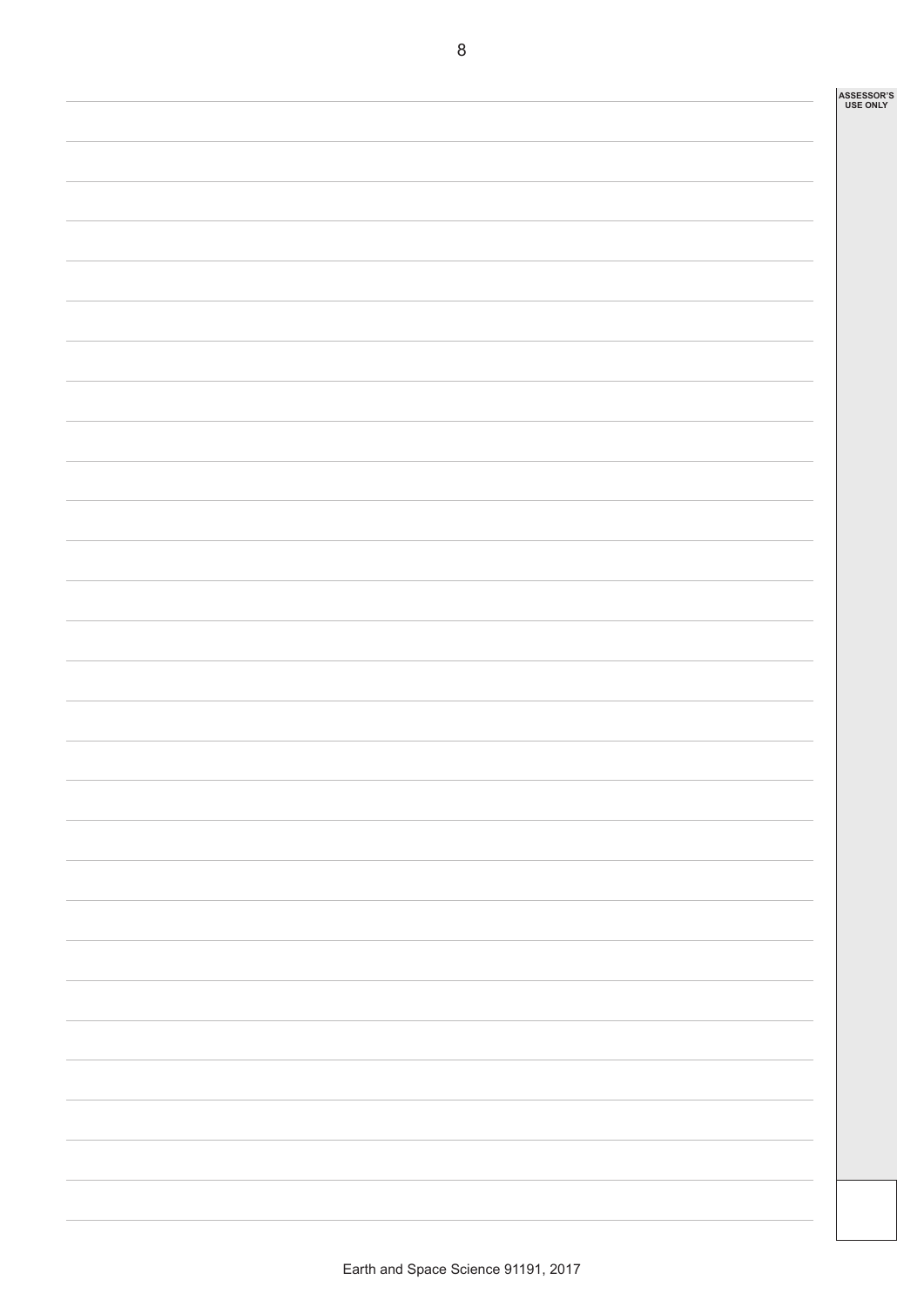**This page has been deliberately left blank.**

**The examination continues on the following page.**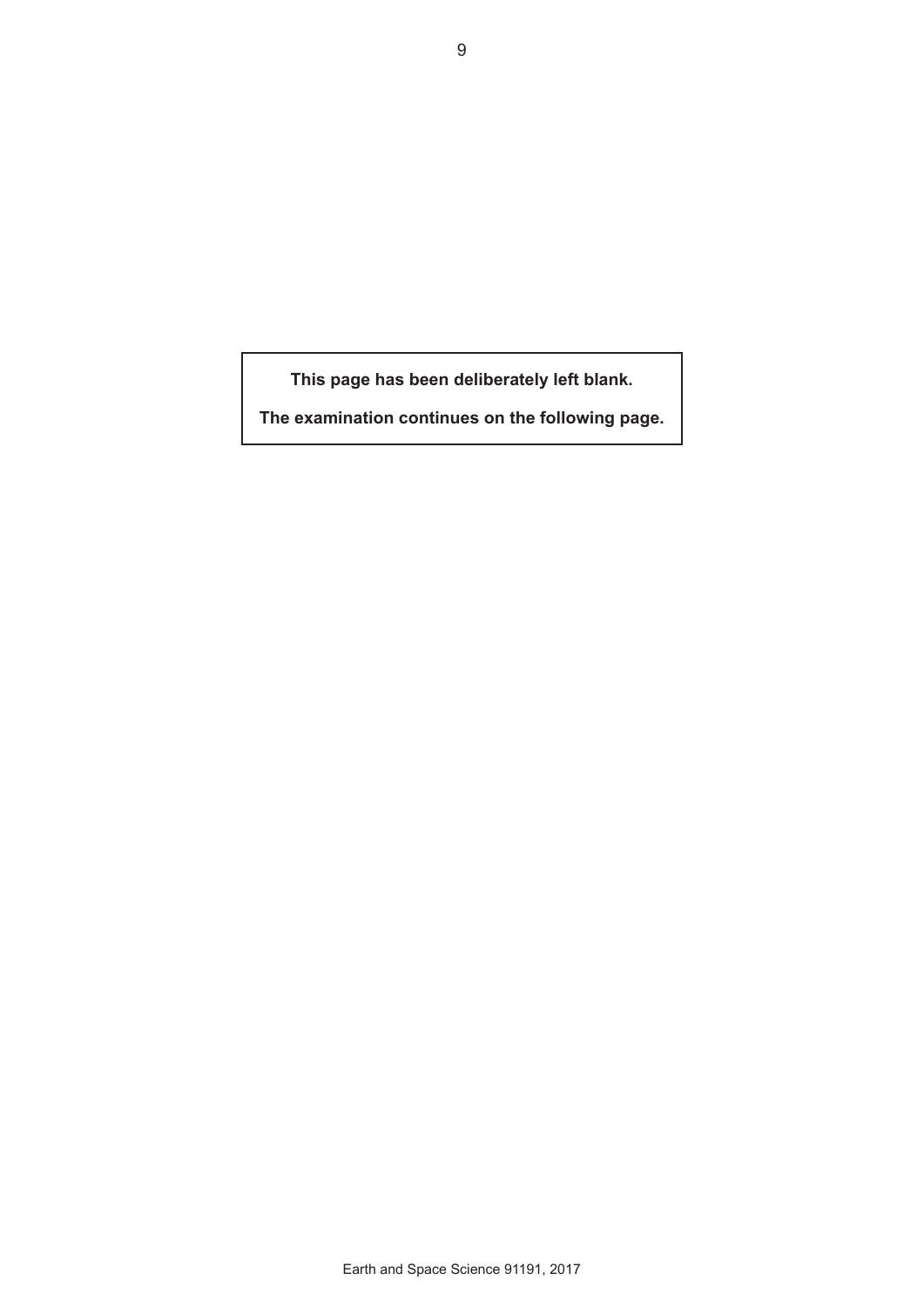www.stuff.co.nz/waikato-times/news/68159250/scientistsdiscover-potential-fault-line-under-hamilton



Recent investigations revealed an unmapped fault through Hamilton that crosses under the Waikato River, with a pre-historic record of large earthquakes of between 6.3 and 7.0 magnitude. The ruptures have involved up to 2 m of vertical displacement of the ground surface per event. Previously, the closest fault was thought to be the Kerepehi fault on the Hauraki Plains. In the event of an earthquake, liquefaction is considered to be the biggest risk to Hamilton.

Explain in detail how a rupture on this newly discovered fault could lead to a magnitude-7 earthquake AND the possible effects if the epicentre was in the centre of Hamilton.

In your answer, you should include:

- how plate tectonics cause earthquakes
- the likely effects of an earthquake on the landscape (including liquefaction) and on physical structures (including buildings, roads, and bridges).

*Annotations added to the provided diagram may assist your answer.*

*You may also draw and annotate additional diagrams.*

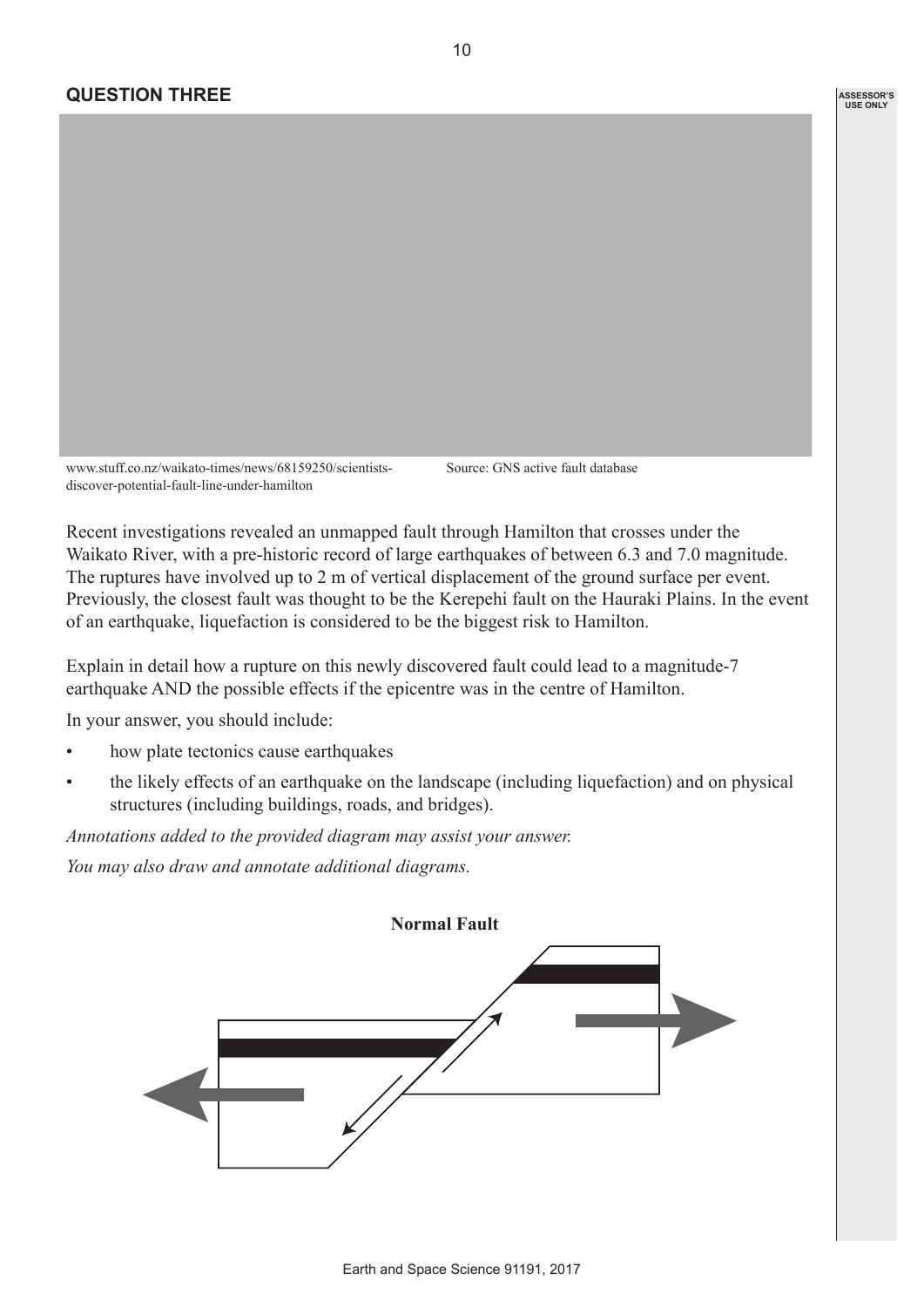**More space for this answer is available on the following pages.**

| <b>ASSESSOR'S</b> |
|-------------------|
| <b>USE ONLY</b>   |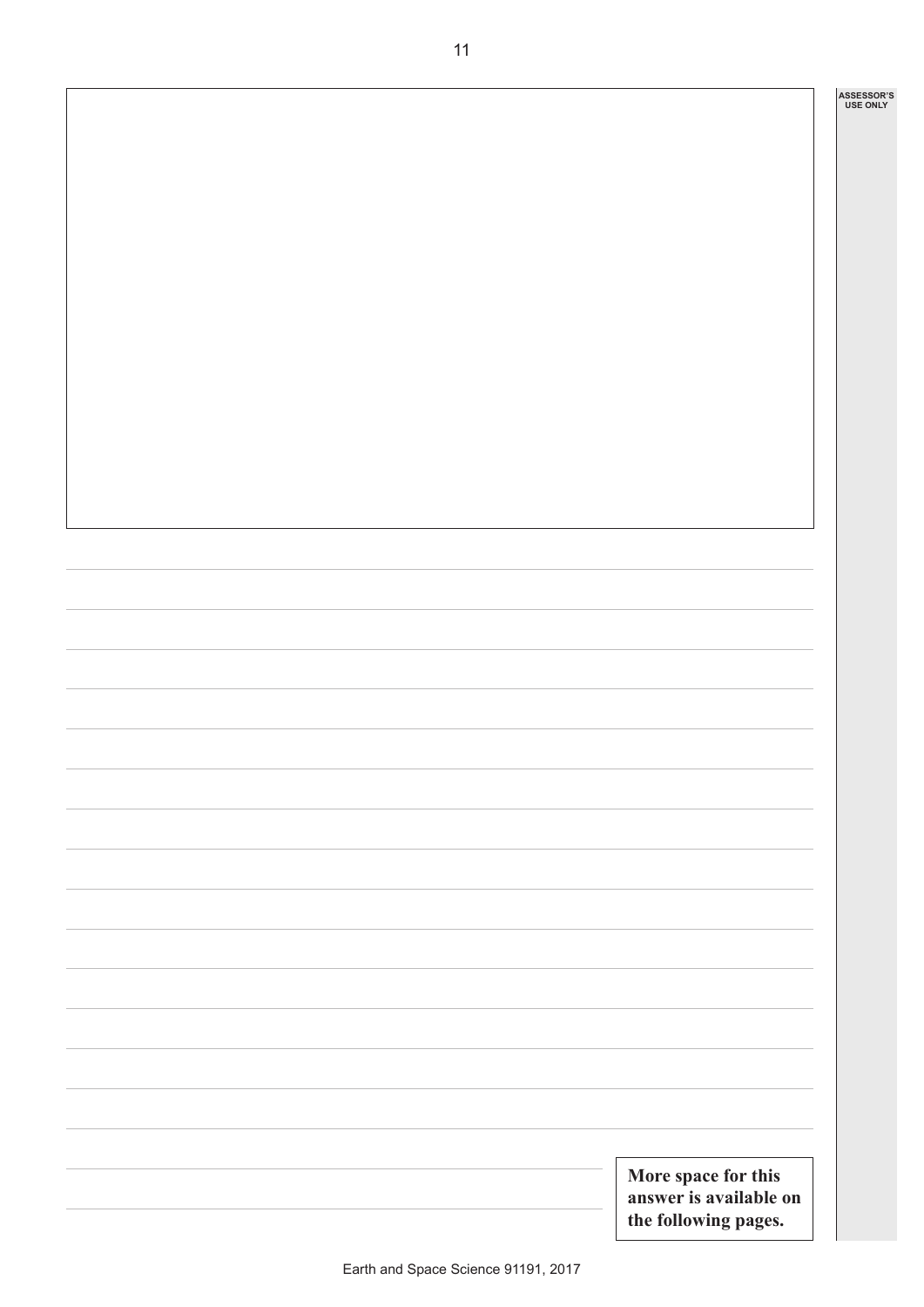|  |  | ASSESSOR'S<br>USE ONLY |
|--|--|------------------------|
|  |  |                        |
|  |  |                        |
|  |  |                        |
|  |  |                        |
|  |  |                        |
|  |  |                        |
|  |  |                        |
|  |  |                        |
|  |  |                        |
|  |  |                        |
|  |  |                        |
|  |  |                        |
|  |  |                        |
|  |  |                        |
|  |  |                        |
|  |  |                        |
|  |  |                        |
|  |  |                        |
|  |  |                        |
|  |  |                        |
|  |  |                        |
|  |  |                        |
|  |  |                        |
|  |  |                        |
|  |  |                        |
|  |  |                        |
|  |  |                        |
|  |  |                        |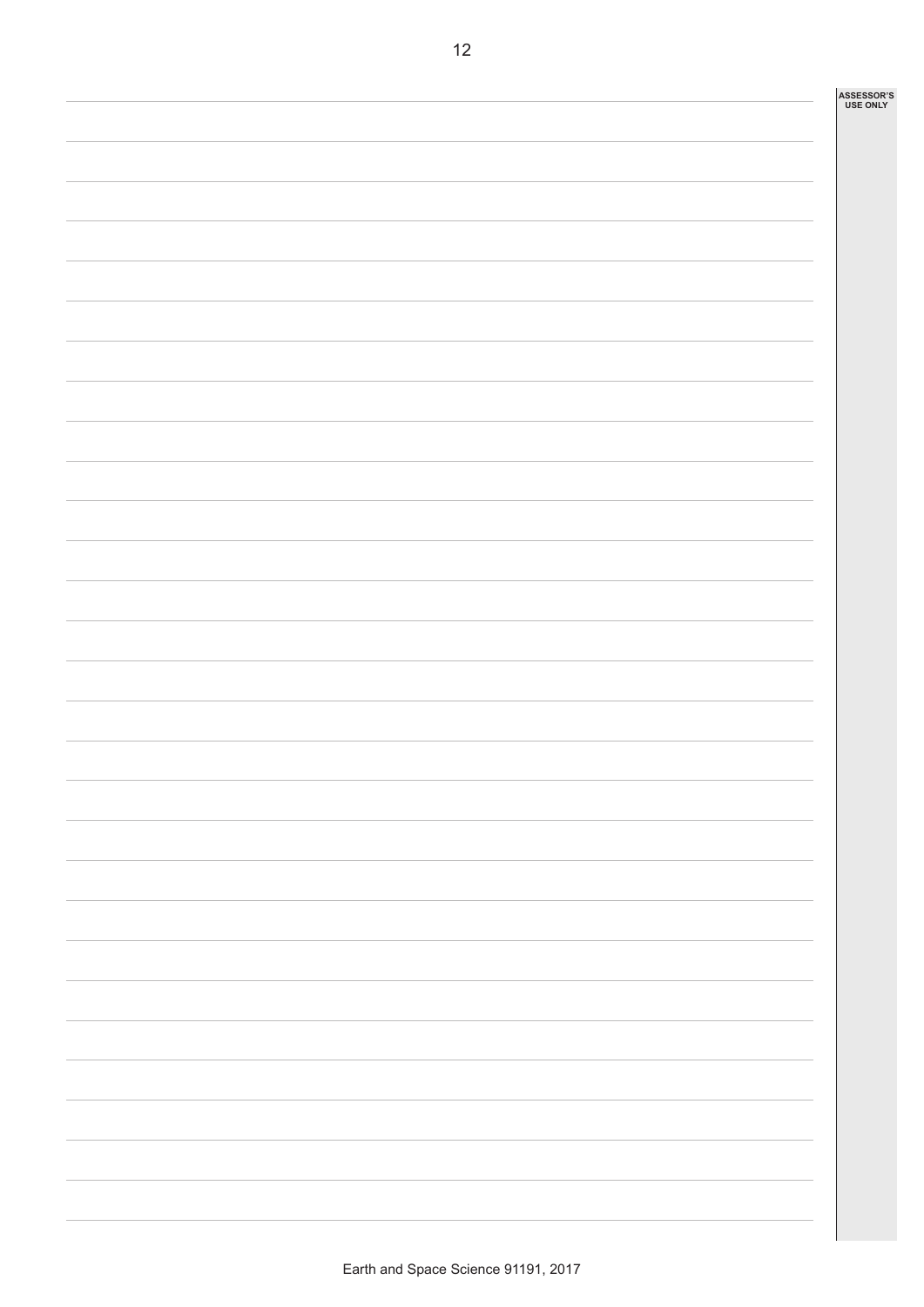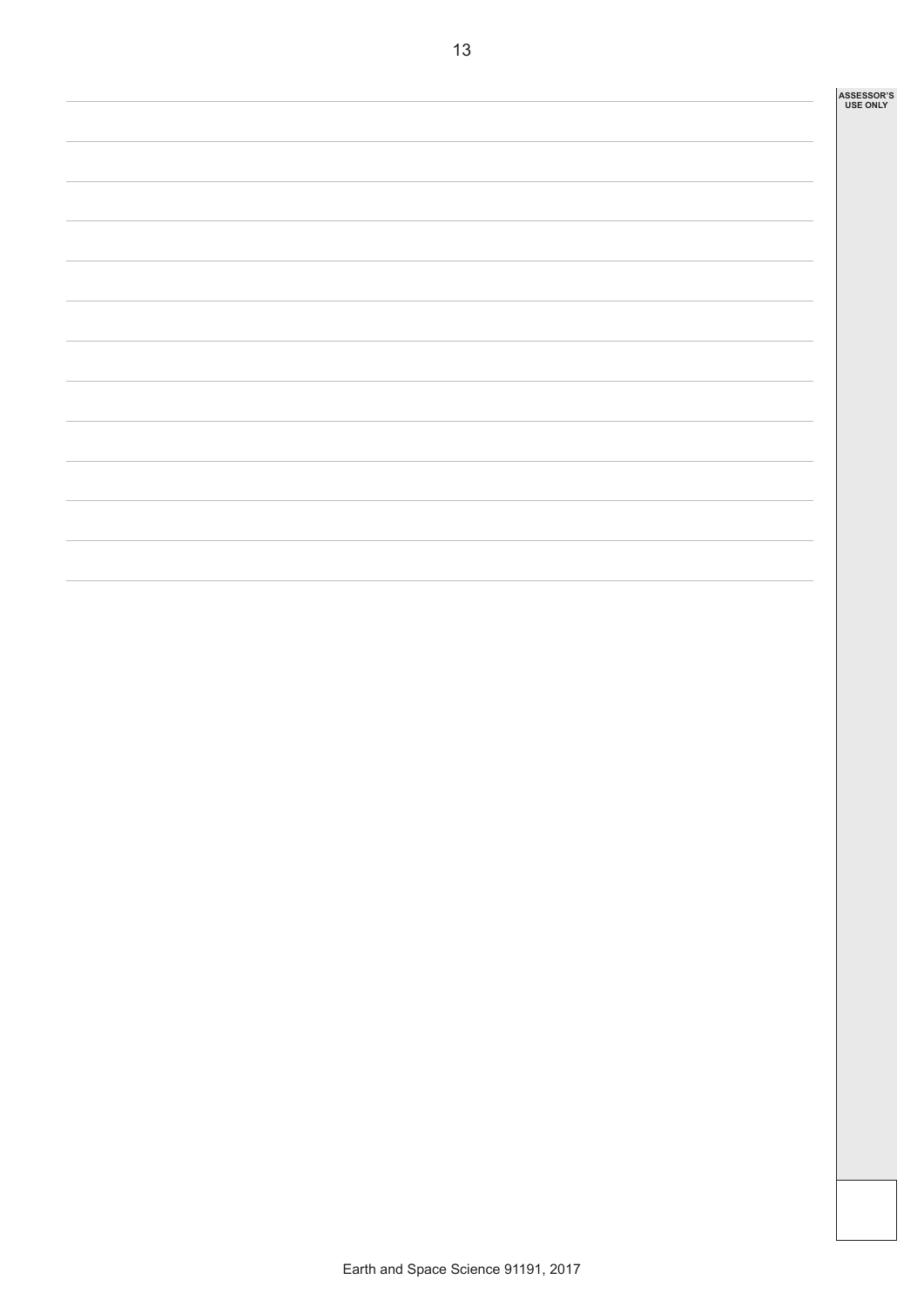| <b>QUESTION<br/>NUMBER</b> |  | Extra paper if required.<br>Write the question number(s) if applicable. |  |  | ASSESSOR'S<br><b>USE ONLY</b> |
|----------------------------|--|-------------------------------------------------------------------------|--|--|-------------------------------|
|                            |  |                                                                         |  |  |                               |
|                            |  |                                                                         |  |  |                               |
|                            |  |                                                                         |  |  |                               |
|                            |  |                                                                         |  |  |                               |
|                            |  |                                                                         |  |  |                               |
|                            |  |                                                                         |  |  |                               |
|                            |  |                                                                         |  |  |                               |
|                            |  |                                                                         |  |  |                               |
|                            |  |                                                                         |  |  |                               |
|                            |  |                                                                         |  |  |                               |
|                            |  |                                                                         |  |  |                               |
|                            |  |                                                                         |  |  |                               |
|                            |  |                                                                         |  |  |                               |
|                            |  |                                                                         |  |  |                               |
|                            |  |                                                                         |  |  |                               |
|                            |  |                                                                         |  |  |                               |
|                            |  |                                                                         |  |  |                               |
|                            |  |                                                                         |  |  |                               |
|                            |  |                                                                         |  |  |                               |
|                            |  |                                                                         |  |  |                               |
|                            |  |                                                                         |  |  |                               |
|                            |  |                                                                         |  |  |                               |
|                            |  |                                                                         |  |  |                               |
|                            |  |                                                                         |  |  |                               |
|                            |  |                                                                         |  |  |                               |
|                            |  |                                                                         |  |  |                               |
|                            |  |                                                                         |  |  |                               |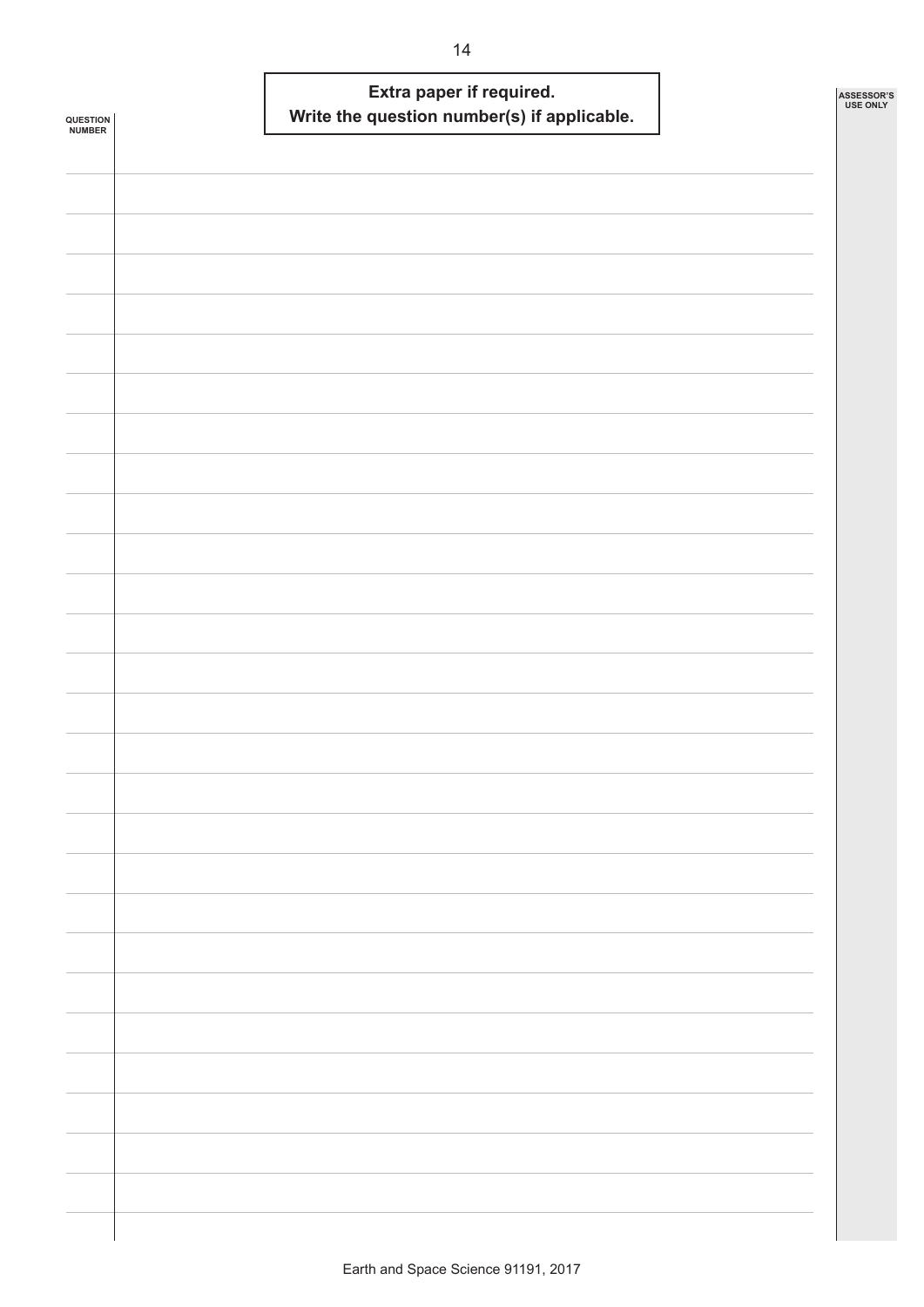| <b>QUESTION<br/>NUMBER</b> |  | Extra paper if required.<br>Write the question number(s) if applicable. |  |  | ASSESSOR'S<br><b>USE ONLY</b> |
|----------------------------|--|-------------------------------------------------------------------------|--|--|-------------------------------|
|                            |  |                                                                         |  |  |                               |
|                            |  |                                                                         |  |  |                               |
|                            |  |                                                                         |  |  |                               |
|                            |  |                                                                         |  |  |                               |
|                            |  |                                                                         |  |  |                               |
|                            |  |                                                                         |  |  |                               |
|                            |  |                                                                         |  |  |                               |
|                            |  |                                                                         |  |  |                               |
|                            |  |                                                                         |  |  |                               |
|                            |  |                                                                         |  |  |                               |
|                            |  |                                                                         |  |  |                               |
|                            |  |                                                                         |  |  |                               |
|                            |  |                                                                         |  |  |                               |
|                            |  |                                                                         |  |  |                               |
|                            |  |                                                                         |  |  |                               |
|                            |  |                                                                         |  |  |                               |
|                            |  |                                                                         |  |  |                               |
|                            |  |                                                                         |  |  |                               |
|                            |  |                                                                         |  |  |                               |
|                            |  |                                                                         |  |  |                               |
|                            |  |                                                                         |  |  |                               |
|                            |  |                                                                         |  |  |                               |
|                            |  |                                                                         |  |  |                               |
|                            |  |                                                                         |  |  |                               |
|                            |  |                                                                         |  |  |                               |
|                            |  |                                                                         |  |  |                               |
|                            |  |                                                                         |  |  |                               |